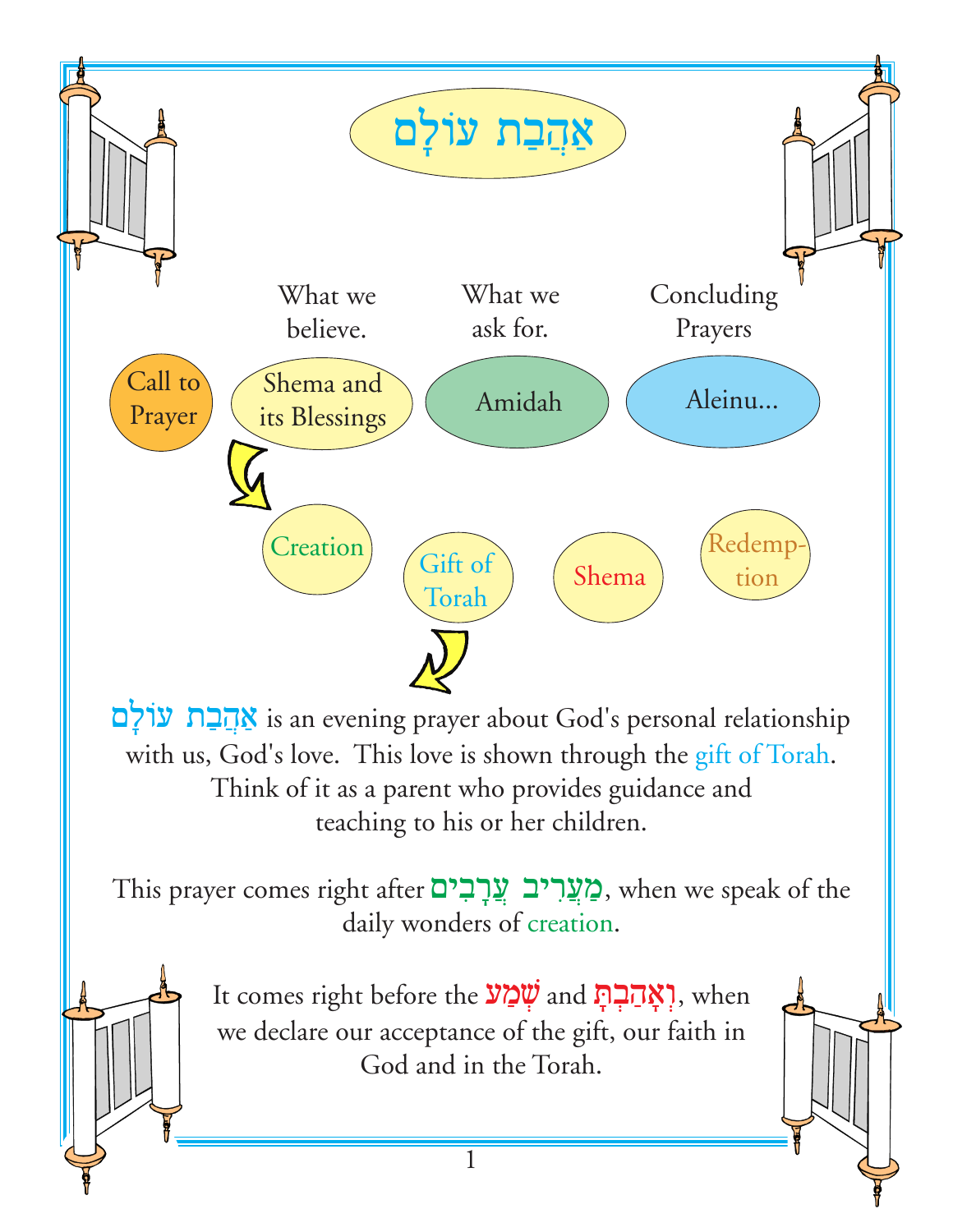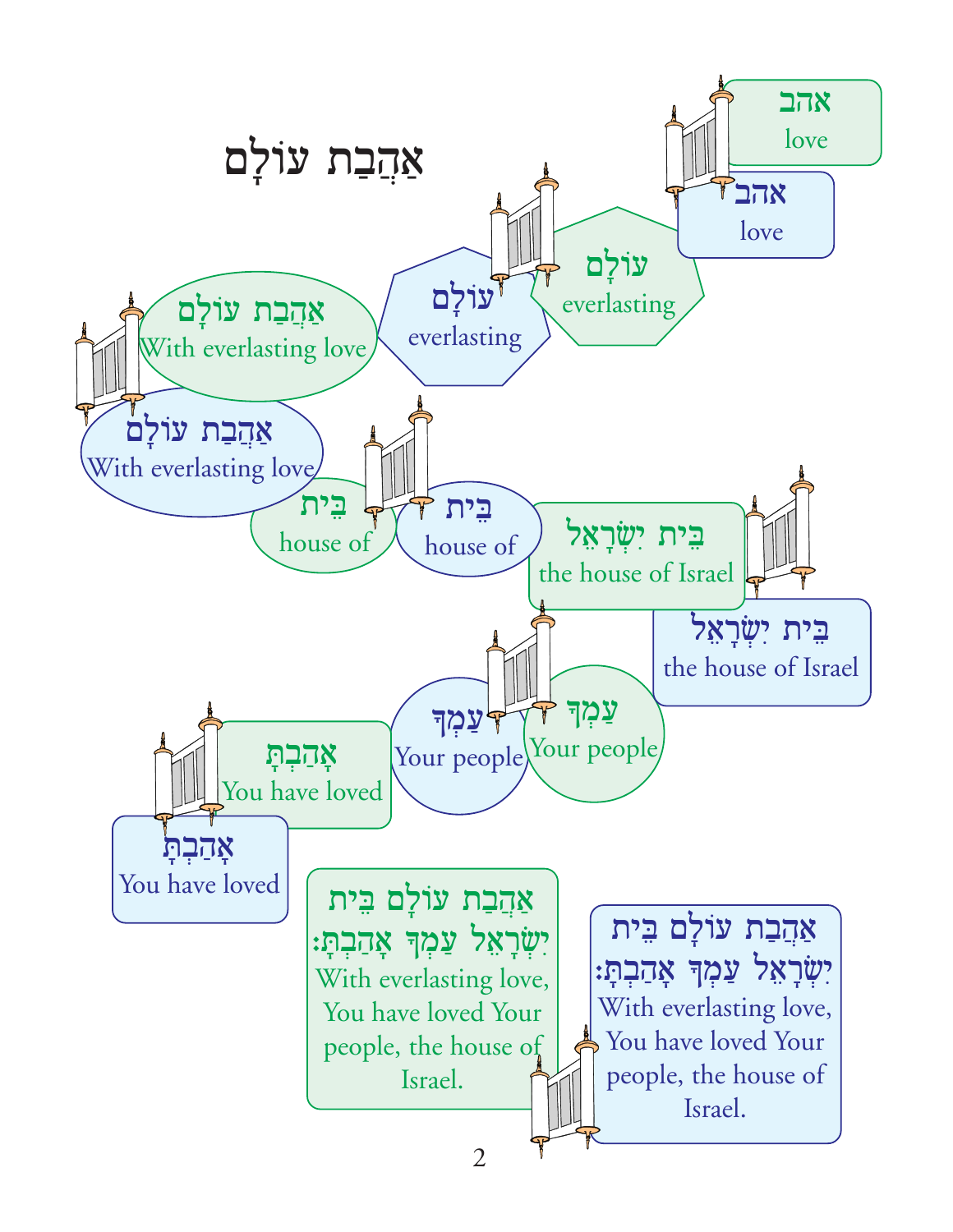Originally, the Ten Commandments were recited at this point in the service. There were people, though, who began to think that only those commandments mattered. So, in the year 200 CE, a blessing was added for the gift of the entire Torah.

אַהַבַת עוֹלָם בִּית יִשְׂרָאֵל עַמְךְּ אָהַבְתָּ: תּוֹרָה וּמִצְוֹת חֻקִים וּמִשְׁפְּטִים אוֹתָנוּ לִמַּדְתָּ: עַל כֵּן יְיָ אֱלֹהֵינוּ בְּשָׁכְבִנוּ וּבְקוּמֵנוּ נְשִׂיּחַ בְּחֻקֶיךָּ וְנִשְׂמַח בְּדִבְרֵי תוֹרָתֶךְ וּבְמִצְוֹתֶךְ לְעוֹלָם וְעֶד: כִּי הֵם חַיֵּינוּ וְאֹרֶךְ יְמִינוּ וּבְהֶם נֶהְגֶּה יוֹמָם וָלְיְלָה: וְאַהֲבְתְךָ אַל תָסִיר מִמֵּנוּ לְעוֹלָמִים: בְּרוּךְ אַתָּה יִיָ אוֹהֵב עַמּוֹ יְשָׂרָאֵל:

With everlasting love, You have loved Your people, the house of Israel. You have taught us Torah and Mitzvot, laws and judgements. Therefore, Adonai our God, when we lie down and when we rise up we will reflect on Your laws. We will rejoice in the words of Your Torah and Your commandments, always. They are our life, and the length of our days, and upon them we will meditate day and night. May Your love never depart from us. Blessed are You, Adonai, who loves Your people Israel.

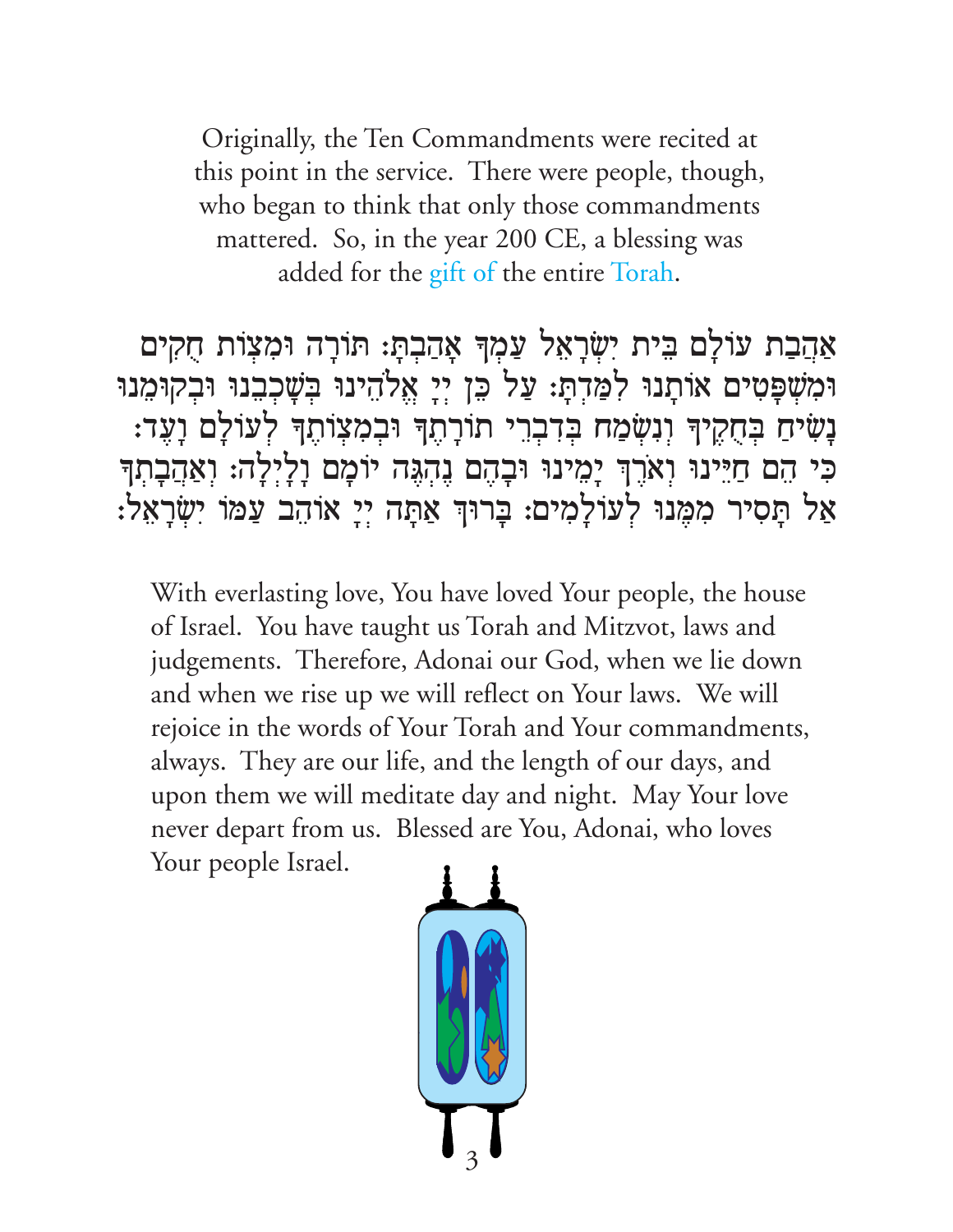## אַ<u>הִב</u>ת עוֹלְם

### Key Phrase:

### אַהֲבַת עוֹלָם בִּית יִשְׂרָאֵל עַמְךָ אָהַבְתָ: With everlasting love, You have loved Your people, the house of Israel.

Key Words

| אהב            |      | love (root)       |
|----------------|------|-------------------|
| עוֹלָם         |      | world/everlasting |
| אַהֲבַת עוֹלַם |      | everlasting love  |
|                | בֵית | house of          |
|                | עם   | nation, people    |
|                | न    | your (suffix)     |
| עַמְד          |      | your people       |
| אָהַבְתָ       |      | you have loved    |
|                |      |                   |
|                |      |                   |

214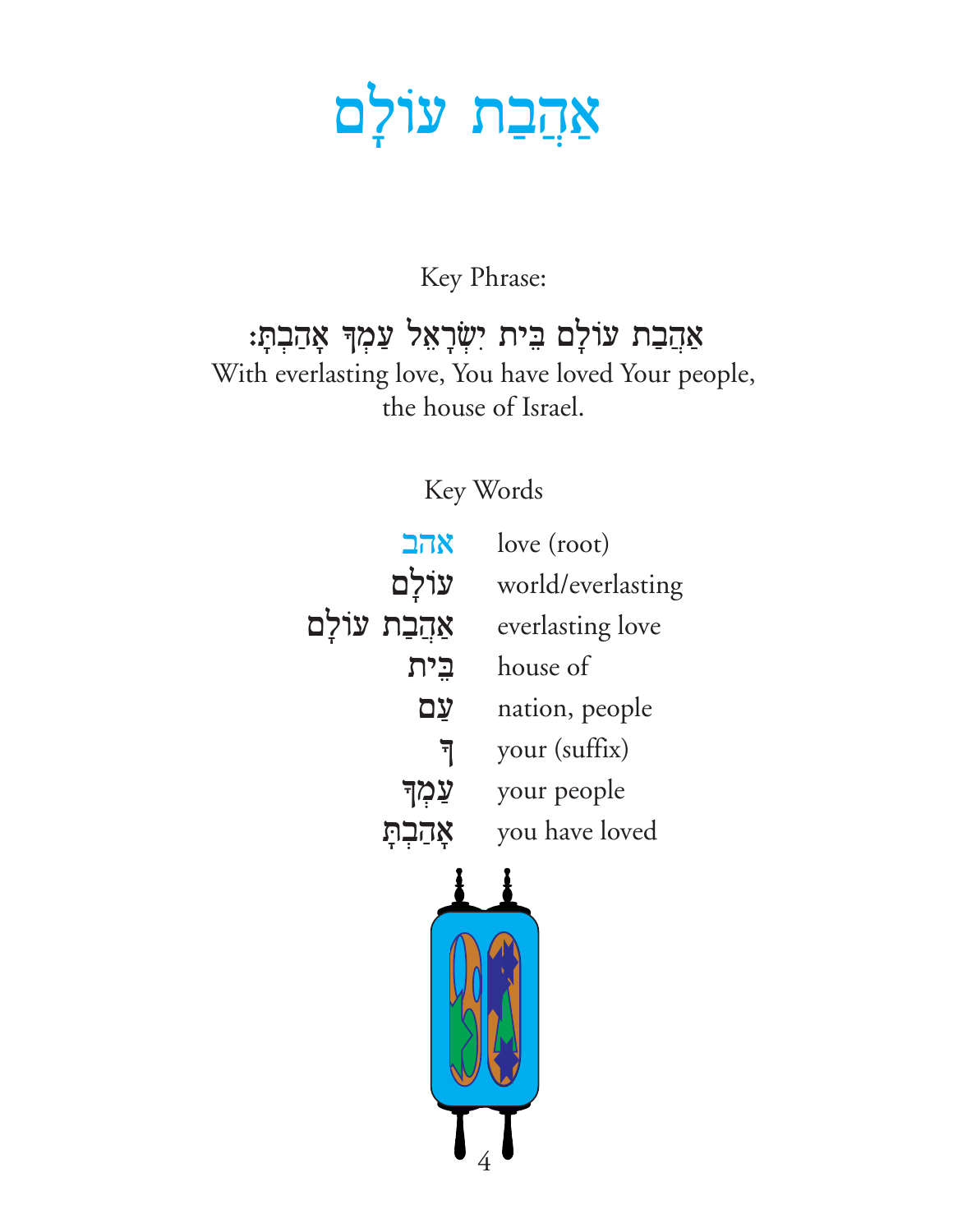# בֵּית יִשְׂרָאֵל עַמְדּ

We say in the מוֹרָם עוֹלָם we will meditate on words of תּוֹרְה. Meditate on the Key Words to your right, in order to translate below.



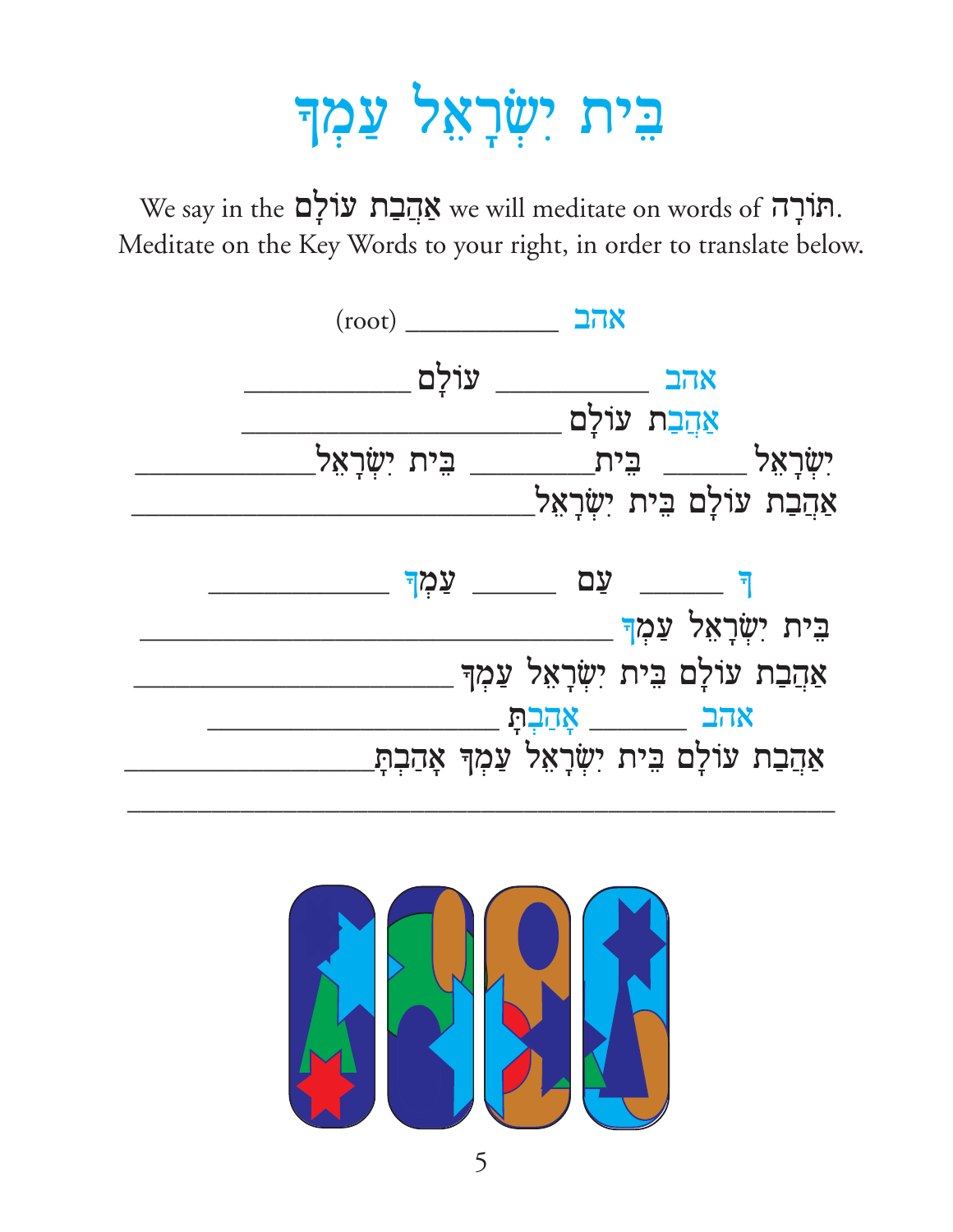- 1. Translate the circled phrase. Write it at the bottom of the page.
- 2. Practice reading each line of the עוֹלָם until it is smooth.
- 3. Class reading game: Call out a line number, a color and a name of a person in your class. That person reads, then calls out the next.



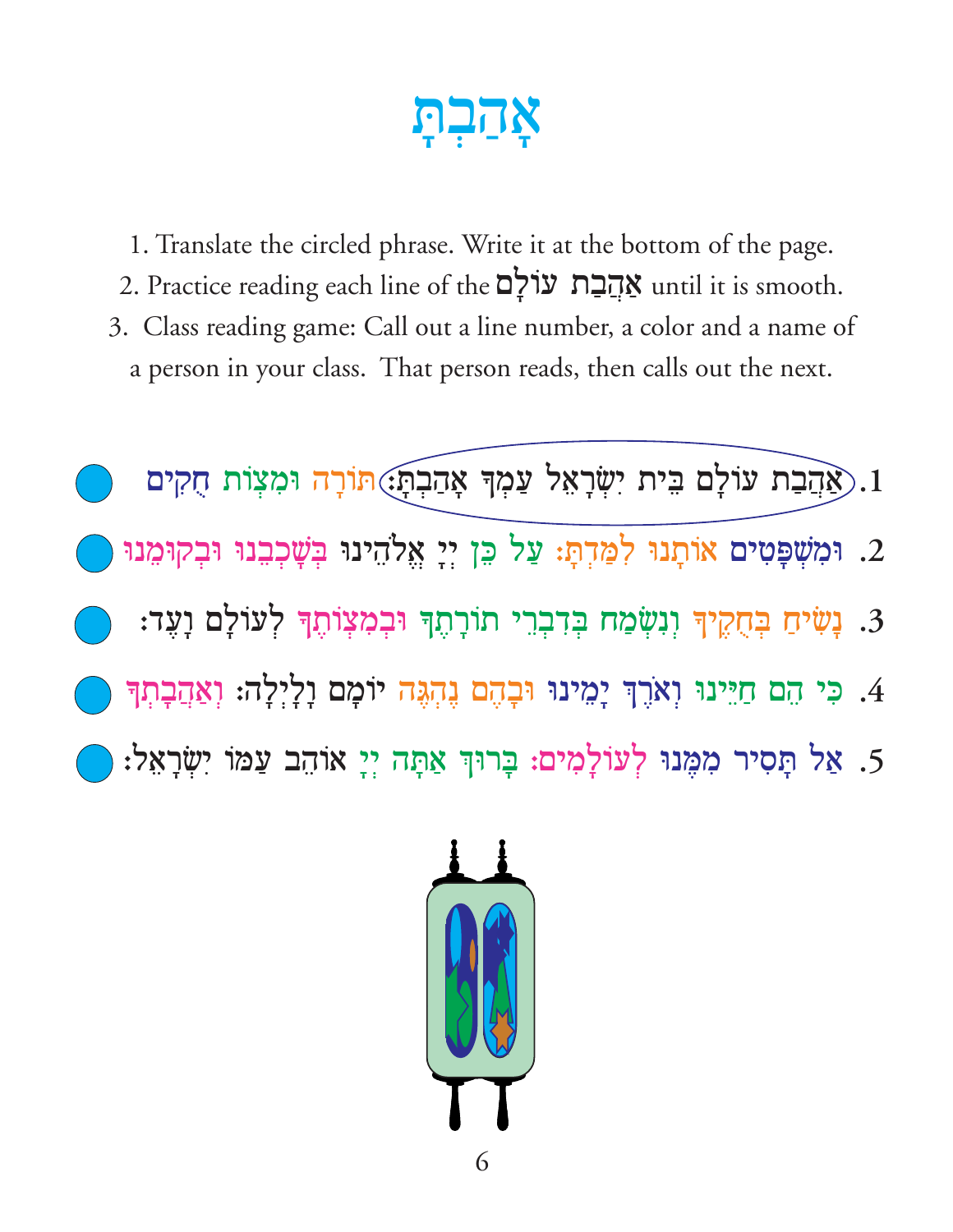In this prayer we say  $\pi\gamma\gamma$ , "we will rejoice," in  $\pi\gamma\gamma$ .  $\mu$ וֹ by filling the squares with English for the Hebrew clues. Your CHOICES are below.